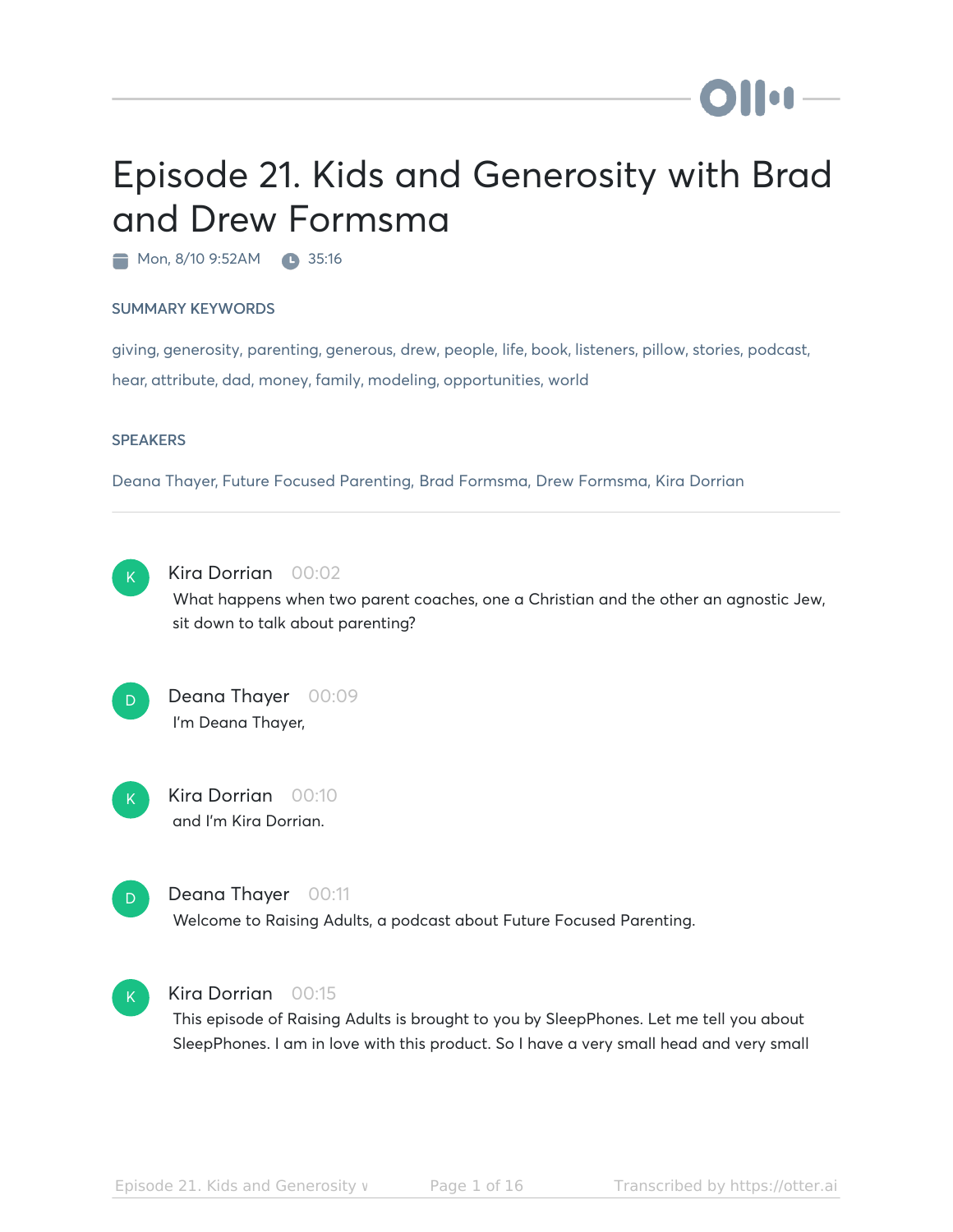ears and earbuds are always popping out of my ears. And it drives me crazy, especially if I'm going for a jog. Well right around the time I started jogging again, I tried SleepPhones and they are amazing. So it's a headband, kind of like what you would wear if you were going to exercise or maybe wash your face and it pulls your hair back. But it has the headphones built in, but you can't even feel them. It's just like wearing a soft headband that's playing music into your ears. It works off of Bluetooth, they're super easy to use and I have absolutely loved them. And SleepPhones are giving our listeners a 10% off coupon which is amazing. So if you go to sleepphones.com that is S-L-E-E-P, p h o n e s.com. So there's two p's, sleepphones.com and type in the coupon code RAISINGADULTS10 all in caps, they will give you 10% off your order. Seriously guys, I cannot recommend them enough, you know? Well, hi everyone and welcome to Raising Adults. We have a very exciting episode today. I am super stoked because we are interviewing our first guests. I feel like this is a rite of passage for podcast hosts, right



### Deana Thayer 01:32

For sure. It's a milestone, right?



# Kira Dorrian 01:34

Absolutely. So today on the show, we have Brad and Drew Formsma. They are, they're so cool. They're a father and son author team, right? From I Like Giving. They've written two books and they're going to tell us all about it today. So we are super excited to just talk with them about generosity, which is our attribute of the month, so that timed out perfectly.



#### Deana Thayer 01:55

It really did. And what's so neat is there's a parenting element here without even trying because this is a father son team, who are authors and motivational speakers. And we're excited to learn from them today.



#### Kira Dorrian 02:06

Yeah. And how awesome that the so they're father, son, the son is a teenager and he's involved in this just massive mission to bring generosity to the world. And they're going to tell us how generosity changes you as a family and as a person. And I'm just personally really excited. We got a sneak peek at the book. It's, it's very cool. There's some cool stuff in there.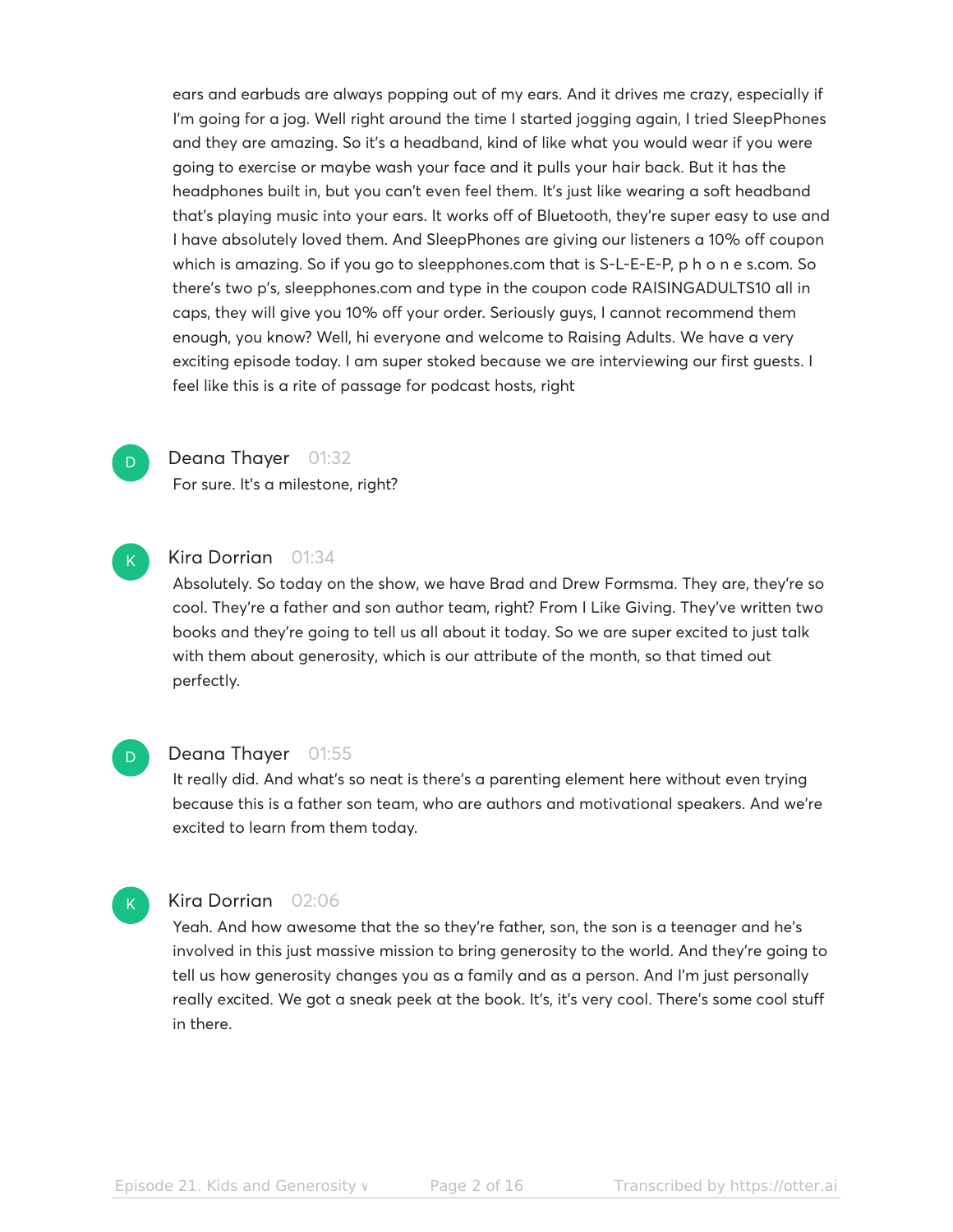# Deana Thayer 02:27

D

 $\mathsf{K}_{\scriptscriptstyle{+}}$ 

D.

Yeah, so and this is what's so great is like you said it matches with our attribute of the month. So I want to just hit that for a second too. If you haven't already registered for that. It's super easy to do. Go to our website, futurefocusedparenting.com/shop. If you're not on the bus yet. That's the other word for slash now. And you can find it right there. It's totally free. You just enter and this attribute of the month will come right to your inbox with all kinds of great tips and tools for helping instill generosity in your kids.

#### Kira Dorrian 02:54

Yes. And what I love about the attribute of the month... I was just talking with somebody about it today is you know, the idea that you can just almost relax into one thing that you're working on a month. Like just this month, my family is gonna be focused on generosity, what does that look like? What changes then at the end of the month, have you just instilled without even making an enormous effort because you're not trying to do everything at once. You're just honing in on this one attribute.

## Deana Thayer 03:17

I agree. And for someone who, I will raise my hand and admit I'm prone to being easily overwhelmed. I love the idea of just tackling one thing at a time. Or maybe giving at least extra focus, just one thing at a time for a whole month rather than getting something new every other day or even once a week. Sometimes that can be a lot. So this gives you time to really focus on something, spend some time with it, and get it down before the next one is coming your way.



#### Kira Dorrian 03:41

Yep, so futurefocusedparenting.com wack shop. It's also going to be in like the show notes on the episode guide. So you can just click through to that. Brad and Drew are from I Like Giving and so you can find them by Googling I Like Giving or going to ilikegiving.com, and they're going to give us all their handles and stuff too in the interview. So here we go.

# D.

#### Deana Thayer 04:01

Perfect. Great. Well, as we said, we've got Brad and Drew Formsma with us today from I Like Giving. Super fun because this is a father son duo. And we just want to welcome you. They're joining us from California, even though we're all the way up in the Pacific Northwest. So this is gonna be a lot of fun today. And Brad and Drew, if you could just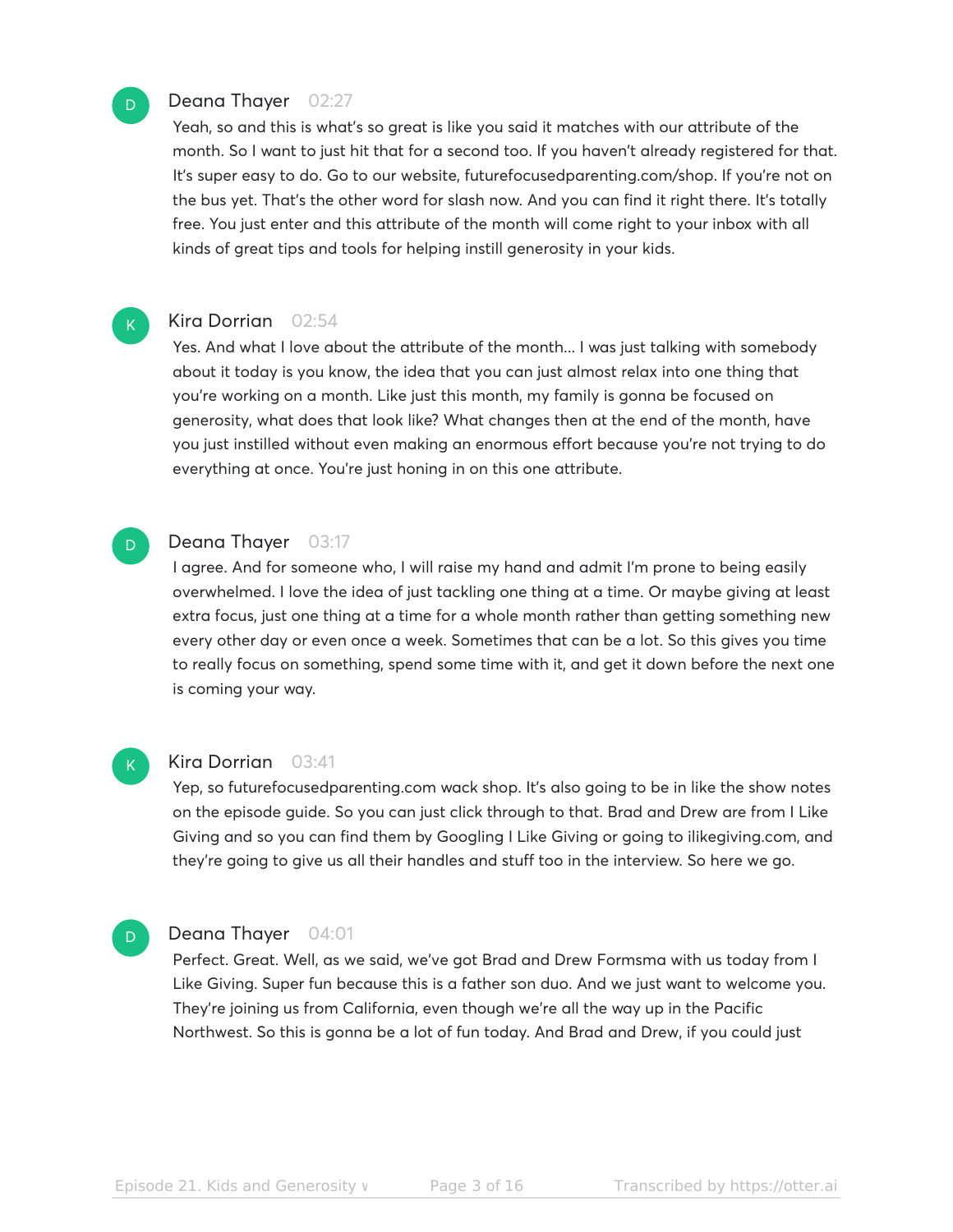start by introducing yourselves. Tell us a little bit about I Like Giving and your mission and how you even ended up working together as father and son.

# Brad Formsma 04:28

B

D.

Oh, of course. Well, it's an honor to be here today. Um, I Like Giving started in 2011. And it's an organization that's set up to inspire people to live generously. We often talk about seven ways to the generous life and I'm sure we'll get into more of that in a few moments. But it really, I think it's best to hear Drew share with you how he ended up kind of becoming the speaker and the communicator on generosity that he is today. It's a, it's a neat story.

# Drew Formsma 05:04

Yes. So I like Giving...there ended up being a book of it written by my dad and we started to get a lot of different speaking engagements. Different churches, conferences, events would have us in just to talk about what generosity is, what generosity is and how it can motivate people to make the world a better place. And so I started to tag along with my dad, and we started to speak around the country together. And I was able to, I started with about one minute on stage telling my giving story, and now I'm all the way up to like five or six minutes. So I've stolen a little bit...it's been, it's really, that's really what I Like Giving is we inspire people to live generously. This is through stories. This is through video. And through us speaking just to inspire the world to look outside themselves and look for opportunities around them because we all have everyday opportunities to step into.

#### Kira Dorrian 06:04

So Drew, can you just tell our listeners how old you are, please?

#### Drew Formsma 06:07

Yeah, I, check my driver's license. I am, I just turned 17. And I go to high school, go to high school like everybody else. I get my homework done. But I, I also knew that from an early age, I wanted to help change the world. And this is how I believe I can do it.



 $\overline{\mathbf{K}}$  .

D

Deana Thayer 06:26 That is so fantastic.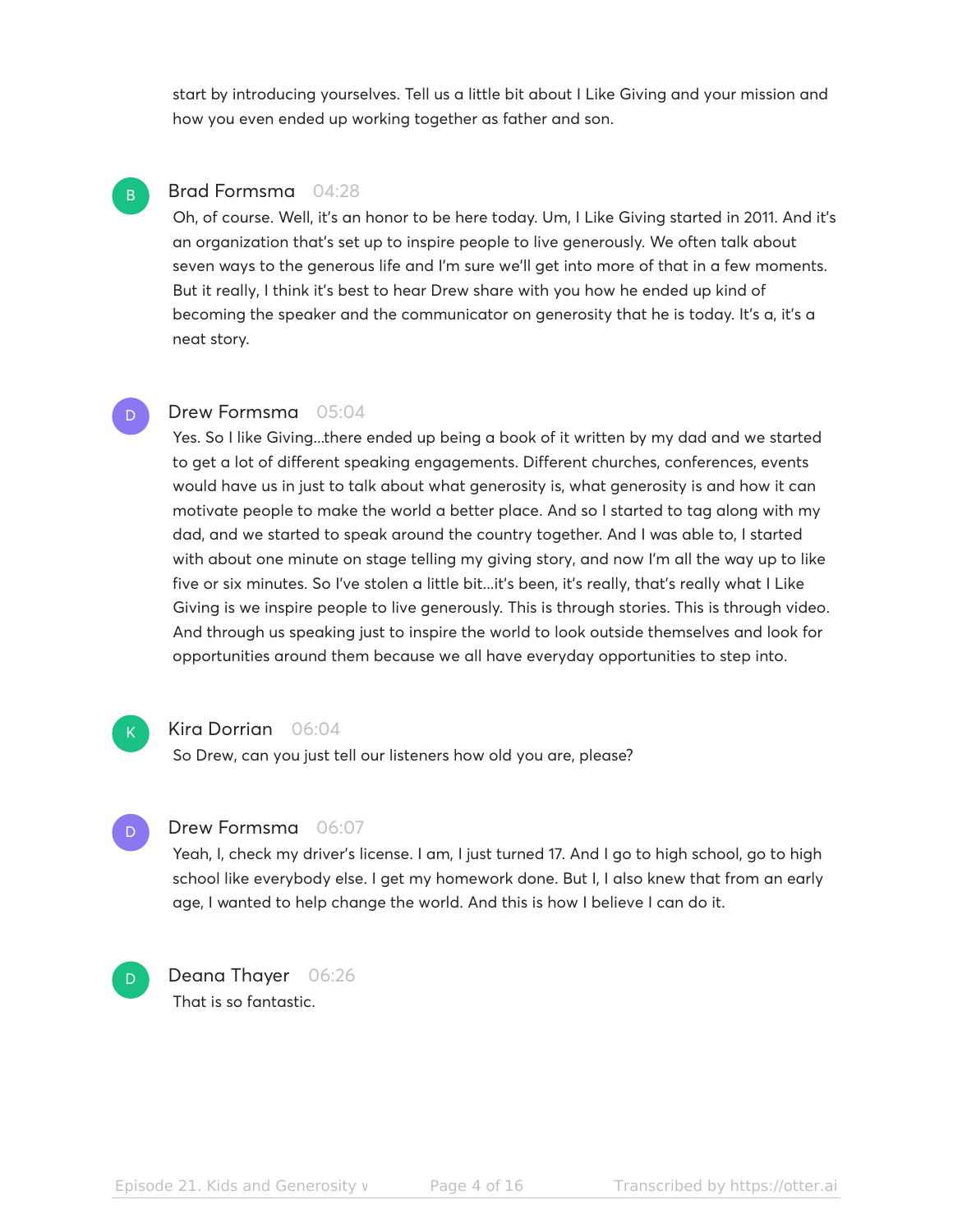#### Brad Formsma 06:27

I'm quick to say 17 going on 27. So it makes for an interesting parenting challenge, but we're getting through it.

Kira Dorrian 06:36 That's amazing.

B

 $\mathsf{K}_{\scriptscriptstyle{+}}$ 

D

D

Deana Thayer 06:37

I'm sure. Now we want to give you a chance to to tell us a little bit about the book you've recently released Everyday Generosity is what it's called. And we would love to hear what motivated you to write the book, kind of some of your goals, what you're hoping to achieve with that book. We were blessed to have a little sneak peek at it ourselves. So tell us about the book.

# Drew Formsma 06:57

Yes, so Everyday Generosity: Becoming a Generous Family in a Selfie World really started by a dream I had one night. And then the next week, I ended up getting in an Uber car. And I was headed to school one day. And traffic in California is just horrible. So you have to take the Uber. And so I got in the car, and this lady said to me, hey, is your dad Brad Formsma? And I was like, I hope so. And she said, oh, no, no, it's no, he did, I listened to him at a at a conference I was recently at and he's totally changed my perspective on giving. And he's really helped me understand that this is something that I'm able to step into my lifestyle and make a difference. And so she started telling giving stories. She asked me to tell some, so we were kind of going back and forth. And as I got out of the car that day, she said, hey, I felt like I'm supposed to tell you this. You're supposed to write a book. I can't get but, I can't get my kids to give and it, this totally shocked me. I'm like, oh my gosh, I just got a huge sign. And I got out of that car. And the next week, a different Uber driver said the same thing. He's like, hey, dude, you need to write a book. Your stories are so inspiring. And people need to understand what generosity is, and how we all can play. So that's how it really got started. And so about a nine, nine to 10 months, we wrote this book together. And the whole idea was, it's all going to be written through my words. And my dad's insights would be kind of written throughout my words. And it's, kind of is a cool perspective that a 16 year old can write a book and how a 16, at 16 he can inspire so many people. And that's the whole idea behind the book. And it's, it's not directed at teens, it's directed for families to bring into their family and share their stories and talk about generosity because you know, it's not talked about. That's really how it all got started.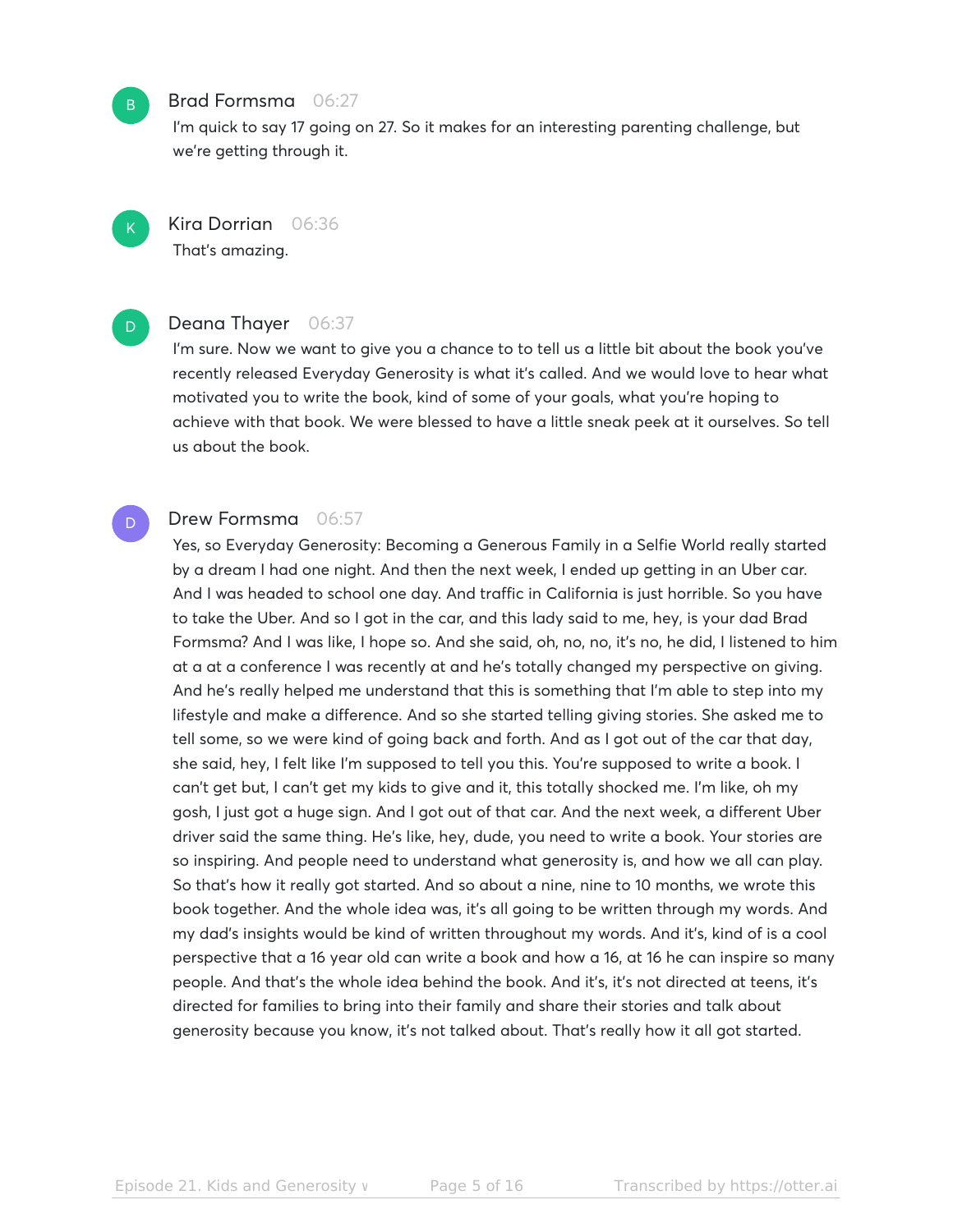# Kira Dorrian 09:00

 $\mathsf{K}_{\scriptscriptstyle{+}}$ 

B

That's fantastic. I love that. And especially I think for teenagers because we tend to think of teenagers as maybe not the most generous, you know, self reflective stage of life, right? They... so to just be inspiring as a teen yourself to be looking outward and being generous, I just think that's amazing. So, in the book, you talk about the seven types of generosity, which I just loved, because so we do this thing on the podcast called the attribute of the month, where we take a deep dive into a different character trait every month. And this month's attribute is generosity. And it's one of the things we've already been talking about that generosity is not just about financial giving. There's so many different ways that we can show generosity. So can you break down those seven different types of generosity for our listeners?

# Brad Formsma 09:50

Yeah, absolutely. I'll jump in on this and then flip it back to Drew. You see, it started with my grandpa modeling what we call the generous life to me when I was 11 years old, and he owned a big commercial baking company, but next to his office was a test kitchen. And so what happened was he would make 16 loaves of bread every Saturday. And one one Saturday, he said, Bradley, come with me. And I thought it was going to be about bread and fresh bread and jam. And yet when those 16 loaves came out, and they cooled down, we put them in the trunk of his car, and away we went. And our first stop was to meet with a widow that he had met along the way, and he gave her a few loaves of bread. And he was very generous with his words. And this, the second stop was a check, white envelope and few loaves of bread and he explained to me that that person had a financial need, and so he was generous with his money. And as the morning went on, I realized this isn't about bread, bread and jam. This is about grandpa beginning to model even more of the generous life and so the seven ways are: generous with our words, generous with our thoughts, generous with our money, generous with our time, and being generous with our attention, and our influence, and the stuff that we share. And we, we looked at that and we said, you can live a life that way. And daily, weekly monthly, one of those or more is going to come into your world where it's going to let you do something for somebody else without expecting anything in return. And so grandpa's modeling to me and my mom, and then now our modeling over to our kids. It's infected Drew. And, of course he's passing it into and onto his generation and those around him.

Kira Dorrian 11:46 That's so wonderful.

 $\mathsf{K}_{\scriptscriptstyle{+}}$ 

Episode 21. Kids and Generosity vector Brade 6 of 16 Transcribed by https://otter.ai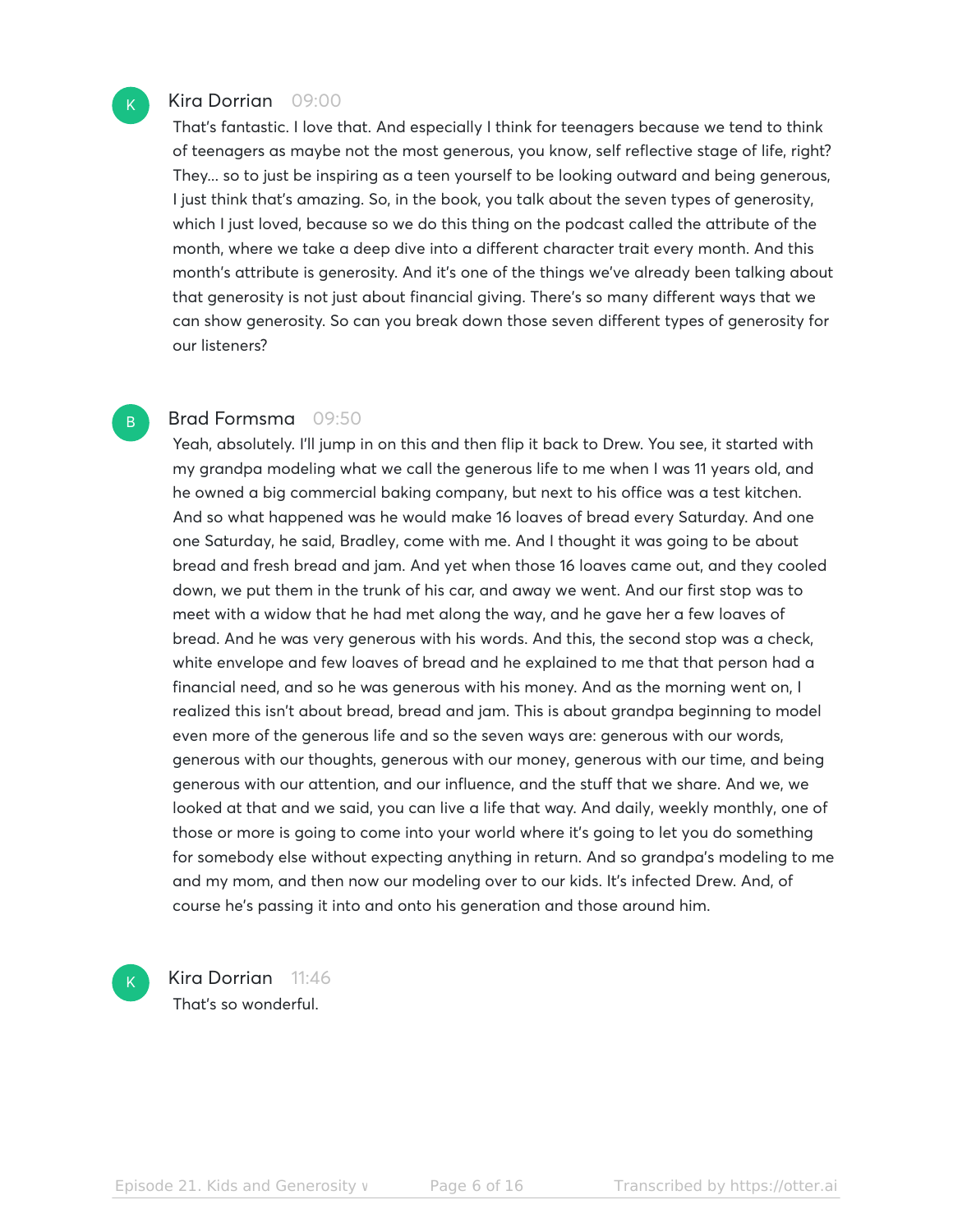# Deana Thayer 11:47

Well, and I really like it because I think we might easily think about things like being generous with our resources or our time, but to think about those more intangible ways that we can be generous, like, with our attention or our influence, I think is pretty game changing. So I really enjoyed reading about these different ways we can do it and how you can really infiltrate them throughout your whole life. And it's not just about money or time, which I think can be kind of top of mind. But to get a little deeper into this was, really interesting to both of us as we were reading for sure. And I'm guessing our listeners will feel the same way. There are just so many facets to this. And what's neat is, as we mentioned, since you're a father and son, there's already kind of this parenting element here. And we're a parenting podcast. So I'm curious, you mentioned modeling, and we talk a ton about that on the podcast, just how important it is for children as they grow to be seeing their parents and other adults in their lives modeling the types of character traits we're trying to instill as we go about raising adults. But what other ways might you encourage parents to have an impact on their children in the area of generosity?

# Brad Formsma 12:58

Well, I would just tell you that this whole idea that generosity equals money, it's sadly true. You ask people when you hear generosity, they just move right to I'm, I, this is gonna cost me something. And when we bring people that fresh perspective that we get to be generous in these other ways, we all can play. This is not for just a wealthy person. I think asking Drew or having Drew share a few thoughts on ways parents can engage with this in a way that it actually works would be super helpful for your listeners. So Drew. Punch that out. Tell us tell us more about how you have learned generosity in a way that you actually wanted to play.

#### Drew Formsma 13:46

Yes. So I started with looking at what my parents did for me and my siblings, and I started to see, what did they do that really shaped my perspective on giving today? And I came up with an acronym I mean, I like things that are catchy. So I came up with something. So my it's M.E.E, M-E-E, model, then encourage, lastly, engage. Let's take it back. Model. I believe that when parents model the generous life to their kids in these seven ways, they'll start to see it and do it themselves. Oftentimes, kids have a perspective their parents have. And even if you might not see an immediate change when you're doing it, I believe those seeds are planted forever. My dad always tells me his grandpa planted those seeds, and there were some rough patches in his life. But even today, those seeds were planted and have such a huge impact on his life. Then Encourage, encourage your kids to give. So I think there's two ways to do it, show them opportunities, set something up to show them,

 $\overline{D}$ 

B

D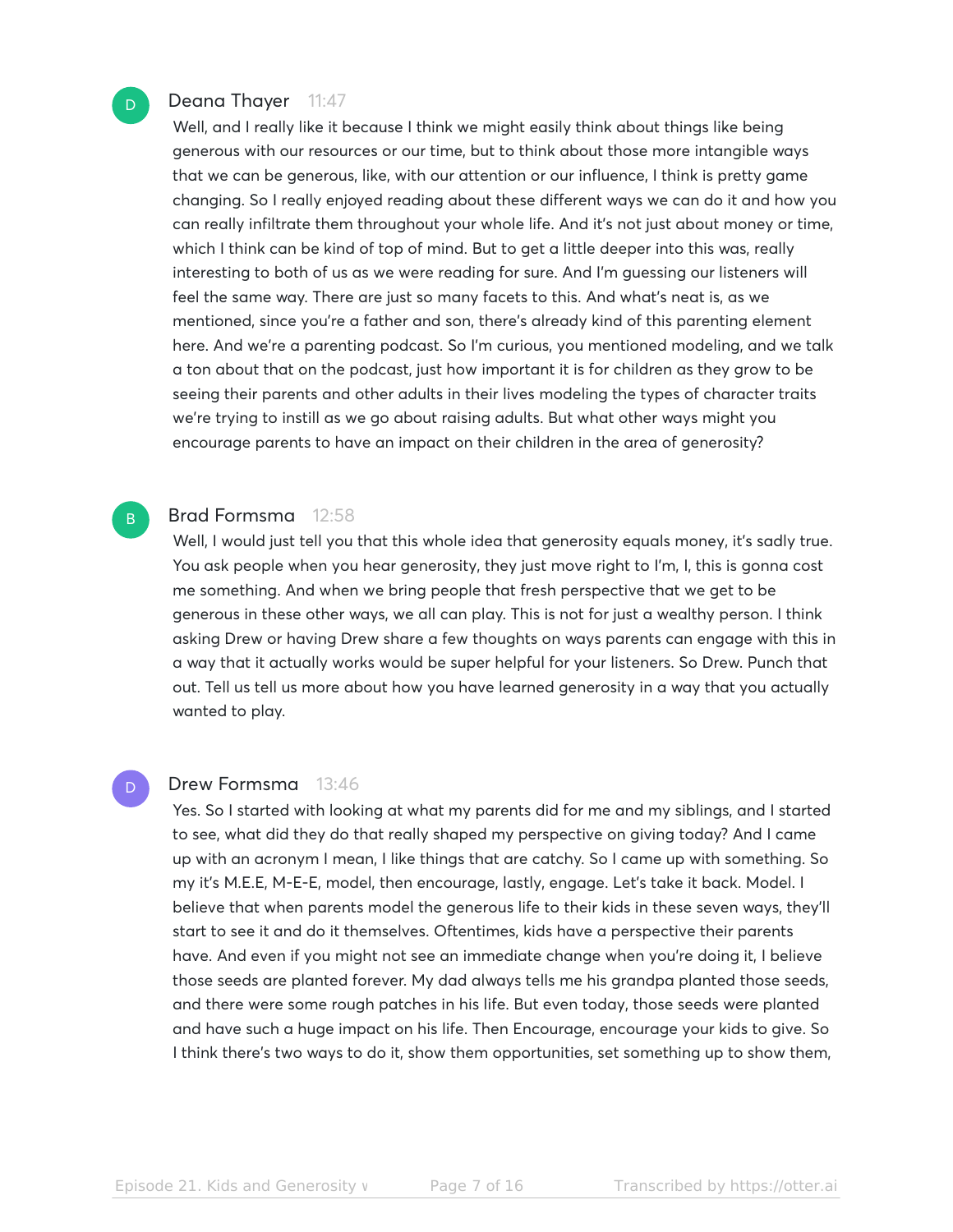hey, that might have been an opportunity that you could step into without forcing it, because that gets really gross. And then a second would just, the second would be just encourage them with what's going on. If it's, if a situation gets messy or if a time that giving goes wrong, just encourage them along their journey and tell them, it's all right. It's not a performance thing. It's something that we get to do. And we get to step into other people's needs. And then it's Engage. I, this is a huge one for me, because I'm starting to realize speaking around the whole country, realizing that people just don't talk about generosity and society makes it a lot, but just a lot about money. And it's so much more than that. And I had a kid come up to me at school, and he's like, Drew, I don't even know what generosity means. And it really put my perspective back because, because I've grown up in a culture that, I've grown up in a family that really breeds generosity, and we, we bring it into our legacy, but a lot of my friends didn't even know what it meant. So I just challenge the parents listening today. Share your stories around the dinner table, because that's what's truly gonna move your kids into action, because we need to start talking about this more and more. And that's what I talk about in Everyday Generosity. Is that it's something that we need to engage in like my dad said daily, weekly, monthly.

# Deana Thayer 16:16

Absolutely. And it's so neat and encouraging for us to hear a young person saying these things because it's, I think you can expect maybe to hear some of this stuff from adults. So what's really, I think, unique and inspirational to our listeners is listen, this can start when you're young, and when you parent toward this, these are the kind of young adults you can end up with.

# $K$

D

B

D

#### Kira Dorrian 16:38

I was just gonna say it was fantastic, look at Brad, he raised an adult.

# Deana Thayer 16:38

Future Focused Parenting right there. So that's really great. Now I know that, and you all have been really fantastic and sensitive about this. And these principles are really universally applicable. But I would love to hear, how have your beliefs played into the priority you place on generosity?

# Brad Formsma 17:00

Well, I first think it's so important to say, we are so far from perfect, we miss all the time. But we definitely feel like we discovered something here that makes your life better, your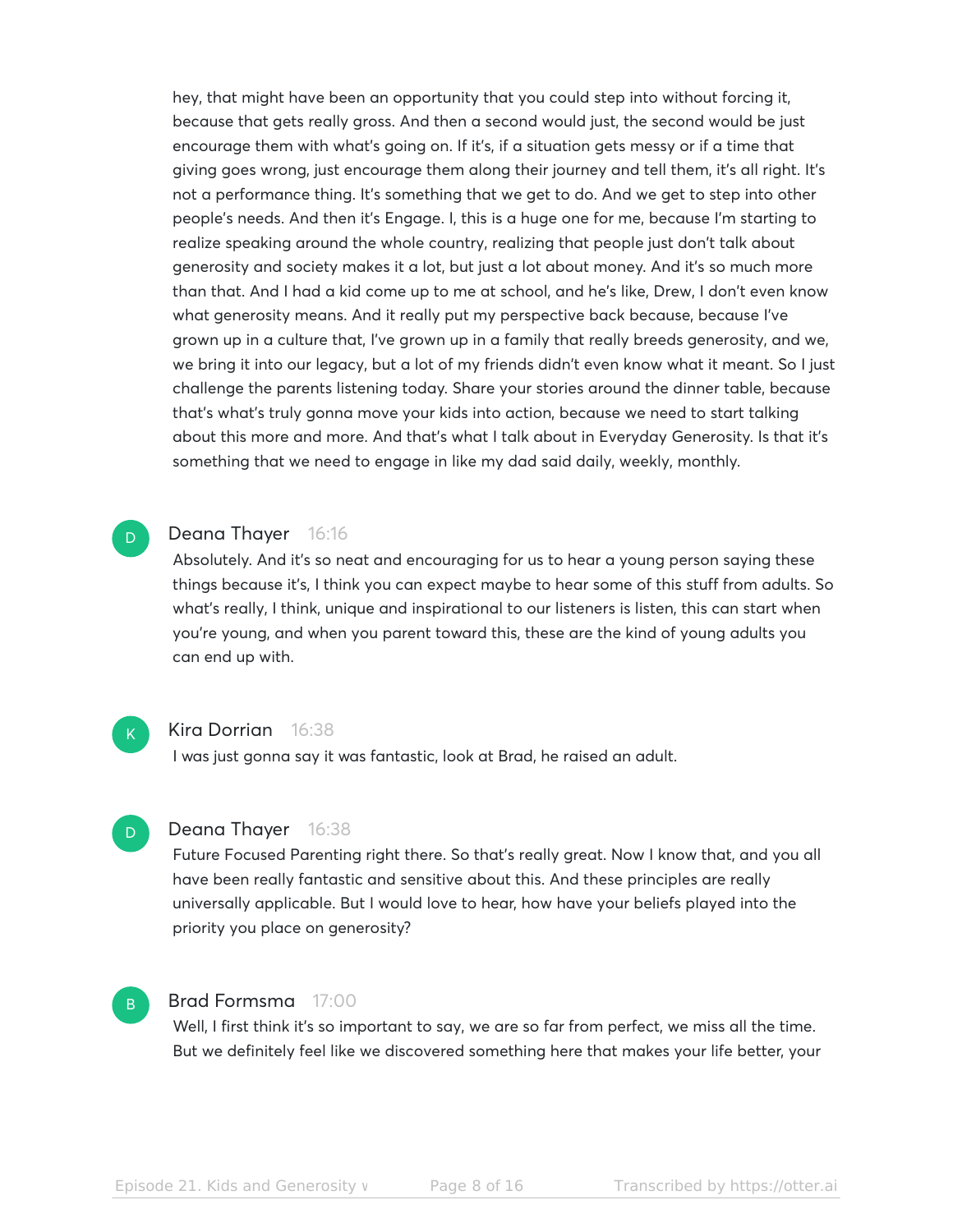family's better, and the world around you better. So just wouldn't want anybody to think, wow, they got it all figured out. I don't think you ever arrive on this. We always say just get your antenna working and you'll be amazed what comes your way From a, from our faith perspective, I mean, we read about this idea that it's more blessed to give than receive. And we just found that to be true. And so it's moved into other areas of our faith of learning, you know what other truths come from that source. And so we think we're made to be generous. We just think that there's distractions and we call them the four letter words of busy and debt and fear and duty, that all kind of compete with the generous life. And so I would say our faith is one of saying, we believe there's a God who gave us life and wired us this way. And yet we like to communicate it in a way that makes people realize that, hey, there's a God that loves you. And he lives this way. And you know, when we live this way, people are like, why can't you do that for somebody else? And it does give us a chance to be a light in the world.

#### Kira Dorrian 18:36

 $\mathsf{K}_{\scriptscriptstyle{+}}$ 

D

I love that. And I think it's true that you know, whether you have that faith based perspective or not, the concept is so universal in terms of raising good kids into good adults who are going to contribute to the world. I have a question. I'm curious. So you mentioned, you said this briefly, when generosity backfires, and I actually think that's a big thing that plays on people's minds when they're considering being generous. So for example, if I invite someone into my home to help them out, and are they going to take advantage of me? Or is my donation not going to go to the right place? There's, there can be a lot of fear around it in that we sort of make ourselves vulnerable when we give. So I'm curious your thoughts on that?

#### Drew Formsma 19:19

Well, yes. So in my, I think about the middle of my book, I start to talk about a few things. The first would be, a lot of people have either a misconception about what giving is, and that could have been from what their parents taught them, oh, it's just about money, or it's just about giving to the church or just about nonprofits, or they've had an experience that has gone wrong or gone a way that they didn't like. And so that's such an important thing. When you look at, when you're giving, are you giving and expecting a certain response from someone? Cuz I found myself whenever I, I start to go oh, this person should react in a way that I want. But really, we're giving and that's our part. It doesn't really matter the outcome. I believe as long as we are moving towards something, it really doesn't matter how they react to it. And the other thing about the misconceptions is a lot of people like even at my age go, oh, I'm not old enough. I don't have enough money or it's not the right time, or I'm having bad things going on in my life. No, I think we all can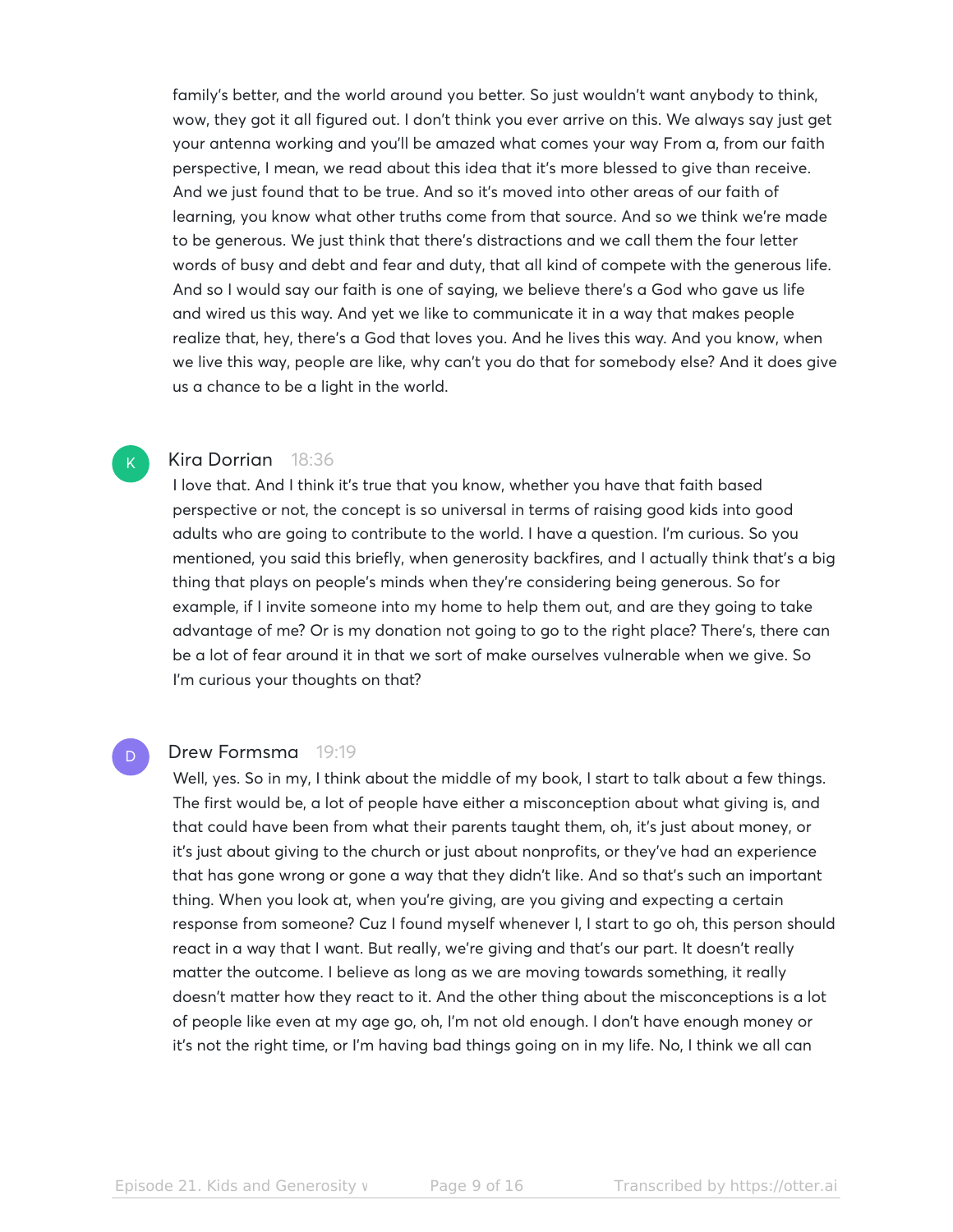give in the highs and lows in life. And we all can step into this, no matter our past experiences. I actually have something in my book that I talk about called the four R's. So this would be for someone who either has had a bad experience in the past or something that's gone wrong, or they they gave money and that nonprofit or church didn't use the money in a way that they thought was right so they stopped giving. So the first would be Reset. When we reset our attitude, giving opportunities seem to come a lot more often when we start to go man, giving's about the other person. It's not about me. So we do get a, we do get a huge help. We also get huge benefit. When we get healthier, we live longer. A lot of benefits come along. Then it's Rethink. When we start to rethink and understand yeah, giving's not about me, it's about the other person. And then it's Remove all the excuses, and the people, all the reasons why not to give. I'm not old enough, all these reasons. And then Remember that this is something that is not performance, but it's something we get to step into and live this way. Every day.



# Brad Formsma 21:45

Yeah, the four R's.

# D

B

# Deana Thayer 21:47

Yeah, the four R's, I like that. We like, we also enjoy mnemonic devices around here. So that's great. We're all for the acronyms and all of that stuff. But what's also great there is then we can set aside... I've got another one there. When you, when you talked about removing, you know, removing some of those bad experiences, but also the expectations because we can sometimes go into a given scenario with an expectation that it's going to turn out a certain way or that we're going to receive a particular response. And if we can get outside of those expectations, I think some different opportunities present themselves not only for our own growth, but also for how we perceive the whole giving opportunity. So that is fantastic. And I have an important question because you shared some good stories right in the opening of the book, and we're wondering if, as we close, maybe each of you could share one of your favorite generosity stories with us.

#### Brad Formsma 22:42

Well, yeah, I would. I just tell you that the book that I first wrote, I Like Giving, we went through and discussed a lot of our kind of in, how would you say it, you know, it's like, I have an expectation about it. How someone's going to respond to my generosity, and how that's an instance set up for dashed expectations. I gave a gift, I didn't get a thank you. Now I did this, they didn't do that. And so when we go in truly expecting to not receive anything, but we gave out of our heart, we felt the nudge to do that. And then it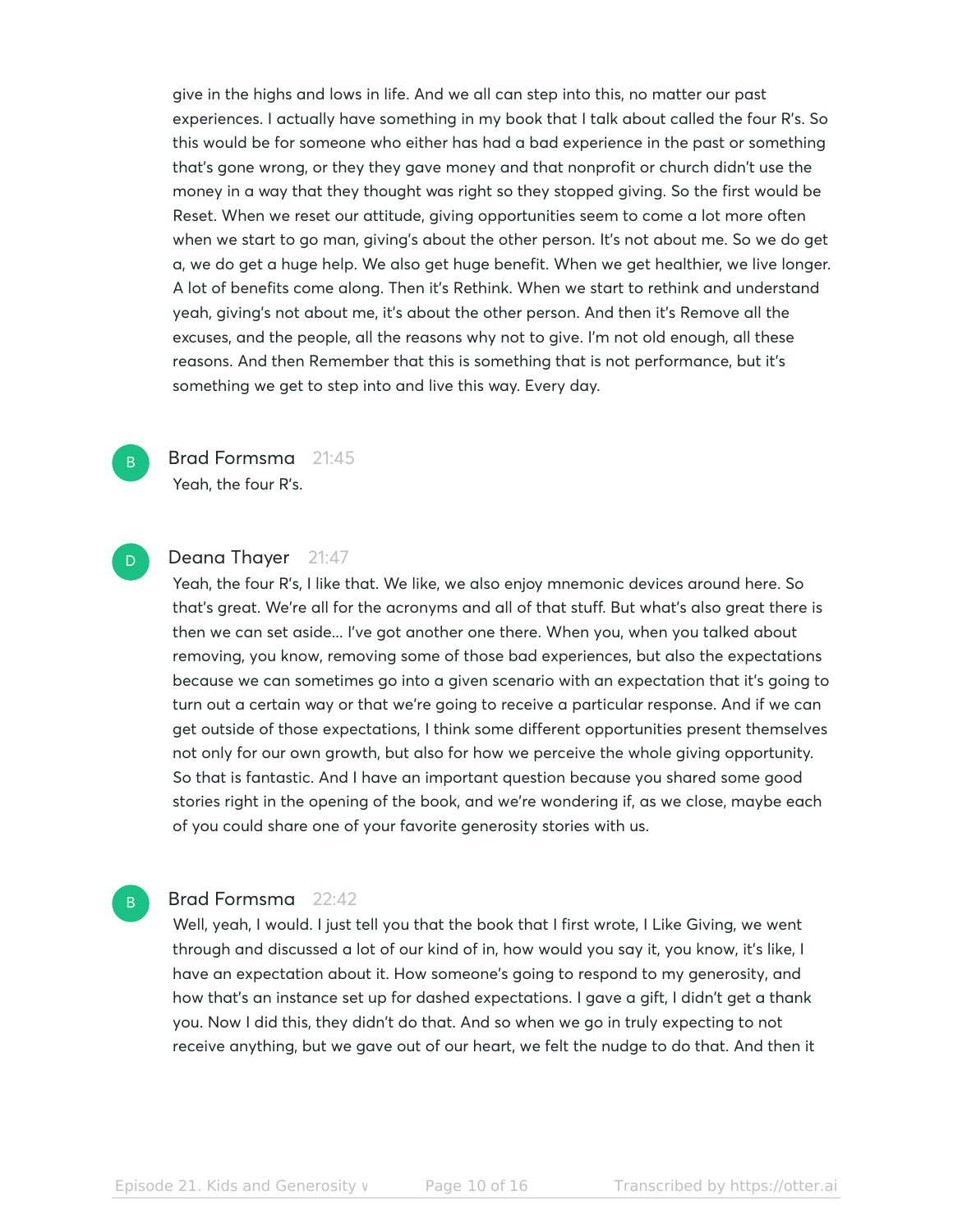just kind of creates a better environment for our response. And I had at one time where a guy was working on my car, and he was talking about the golf course that I was wearing on the shirt. And I had been to that golf course, like two weeks later, and it was in a different state. And he had said, oh, I'd love to golf there someday. So I buy him a hat. Right. I'm all excited. I sent this to the service writer in this other state who had been working on a car.... and I never got a response. And I'm like, how many times has that guy gotten a really nice golf hat in the mail from one of his customers? Like never. And it was interesting. I'm like, I'm supposed to be the giving guy. Here I am, you know, taking some of my own medicine, why did I expect that he would do anything and yet when I bumped into him later, he was fine. And you know, part of me kept thinking did, did he get the gift? Do I ask him if he got the gift or you know, whatever. And so when we go into it, really looking at what are we expecting from this? And I think it helps us set and manage those expectations. But as far as fun giving stories, Drew, I think you should tell them the Bed Bath and Beyond story.

# $\overline{\mathsf{D}}$

# Deana Thayer 24:34

Oh yay, that's what we were hoping! Oh, hooray.

#### Drew Formsma 24:38 D

Yes. So we, my dad and I, we were, our whole family goes up to upper Michigan and we were at our grandparents house and they they didn't have the best pillows. So we were thinking about, we weren't having great night's sleep and we needed to get some new pillows. And so we headed to Bed Bath and Beyond and we walk in. This really nice lady showed us to the pillow section. She told us all about this one pillow that she's going to get when she gets her paycheck because she's had some problems with her neck. And so, my dad, we walk up, we start walking up with two pillows. And then my dad, of course, whispers and he says, hey, go grab an extra one. So we ended up bringing three up to the front of our counter, and she starts checking us out. So the first one clink, goes across the second one clink, and she's like, I thought you only needed two pillows. And in that moment, we were able to tell her, hey, put that in a separate bag, that one's for you. And right there in that moment. The whole mood just changed, the whole culture. Everyone around us felt that impact. When we give it's that, it's that hug drug. When you, when you hug someone you kind of feel that emotion, everybody around it, and this. But one of the ladies on another aisle was like wow, must have done a good job or something. And what's even crazier about that my dad will tell you, we were speaking at a church and I share that story on stage. And something crazy happens.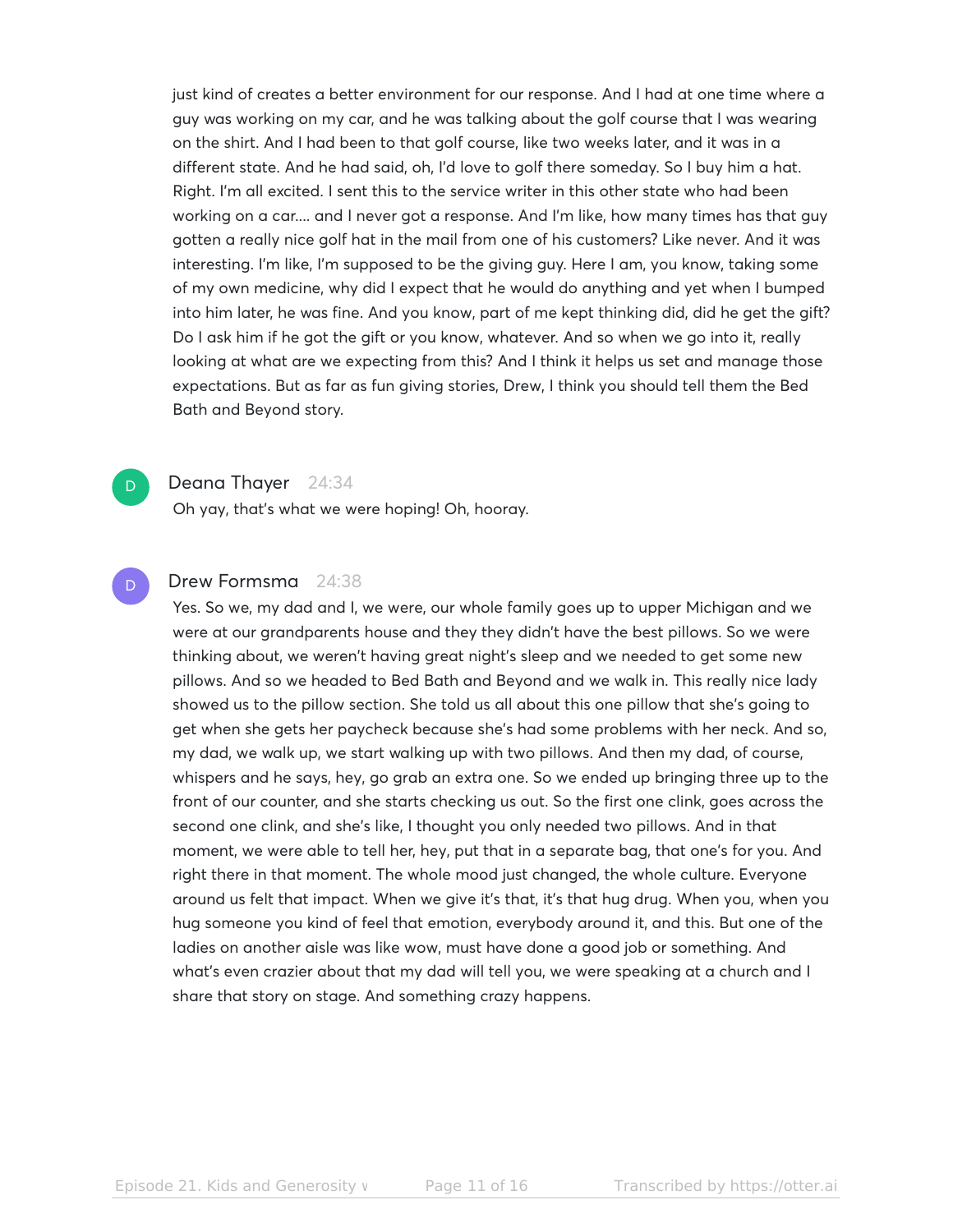# Brad Formsma 26:08

So Drew comes up. This is his first time ever speaking publicly. I, on the way there, to this church, I said, you know, would do you ever have a thought? Would you be willing to share? Oh yeah, I've been waiting for you to ask me. So he comes up, he shares the story that you all just heard. And then from the back row, this guy goes, hey, I'm the manager of that store. I was there. That completely shifted the culture in our work. We've had this backbiting and people just kind of snipping at each other and just culturally, we were a mess. And this lady says, I haven't had anybody do anything like that for me in over 30 years, and it led to this great conversation on their team of why would somebody do that for someone else? And it just showed us again, the power of one decision, the power of buying a pillow. But it started with making a decision to want to live generously. And it started with making a decision that I'm going to move from just becoming aware into action. And that's where people sometimes get stuck. Oh, what if it doesn't go right? Well, we know this. Everything that you aim at, if you don't have a spot to aim at, you're not going to hit. So you have to start to start. And you get to start to start, and I believe your life will be far better for it.

#### Deana Thayer 27:34

Yeah. And what a great example of the ripple effect of giving one pillow and look what it did.... end up changing the whole culture of a workplace. That's really fabulous.



 $\overline{D}$ 

B

# Brad Formsma 27:43

And now we get to share with all you guys.

 $K$ 

#### Kira Dorrian 27:46

Yeah, yeah, exactly. So I have, I have one question off the back of that story. So I know we've been talking through the entire interview about the fact that you know, generosity doesn't just mean money and I love that, but the Bed, Bath and Beyond example happens to be a monetary one. And it kind of raised a question for me because it was a spontaneous, monetary form of generosity. I'm curious if you have a budget in your family for situations like that, where you're in a position to spontaneously give? How do you, how do you work that? I know that a lot of faith based families have like a tithing budget already, but for families like mine that maybe don't have that set aside? How do you work the difference between what you're maybe giving regularly? And what you want to be able to give in those spontaneous moments that present themselves?

Episode 21. Kids and Generosity vecase Page 12 of 16 Transcribed by https://otter.ai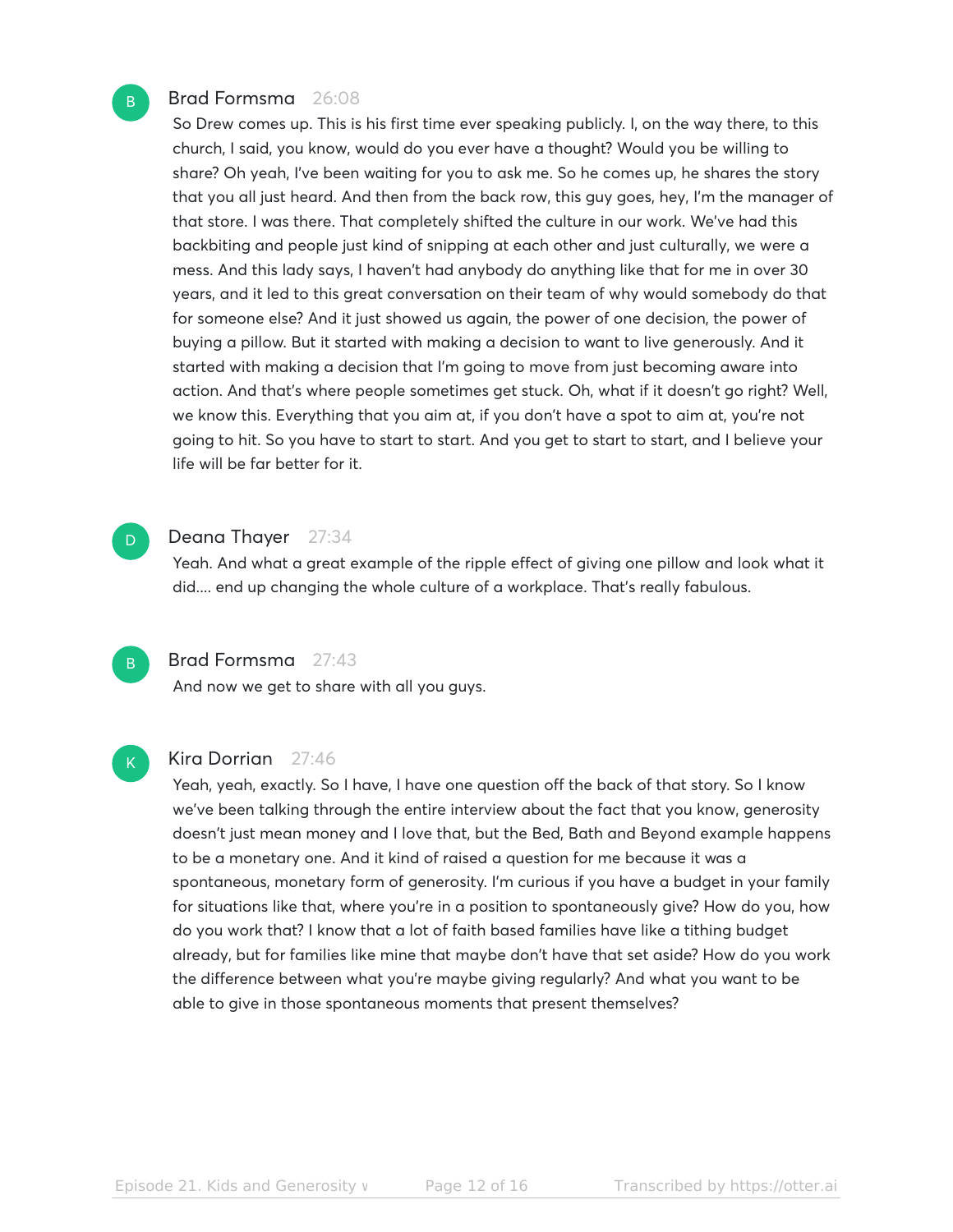# Brad Formsma 28:34

Of course, well, remember, it's always back to the seven ways to the generous life. So one of those is money. Sometimes that affirming word and being generous with our words is worth far more, but that pillow cost \$24.99. And so it's not always about the pillow and it's not always about the cost. It's more about are you willing to make the decision to want to live a generous life and are you willing then to look for opportunities that come your way. For our family, we, we like to regularly give to the church we go to. And we have other nonprofits that we really have a heart for. Okay. But we also have made some spending decisions that set us up for some, what we call our generosity giving emergency fund. And so we just set aside a small amount of money each month, and our kids know about it. And what we've said to our kids is we can't come close to scratching all the needs in the world. But what we can do is move that conversation, and process together what we're hearing in our different worlds. And so that's worked for us. Don't get stuck on we have to have \$1,000 a month in some giving fund in order for us to be able to be generous as a family. Start to start. Make the decision to live that way. And you'll find you'll have what you need when the time comes. But don't get stuck on the money side only because there are six other wonderful ways that we can give daily, weekly and monthly.

#### Deana Thayer 30:16

So true. Well, Brad, Drew, thank you so much for being willing to take some time out of your busy speaking schedule and writing schedule to come share with our listeners today. We really appreciate it.



D

D

B

#### Kira Dorrian 30:27

Yeah, I, I'm sure I speak for Deana and I both that we were equally inspired by listening to you.



Absolutely. It's been a pleasure to have you.

#### Drew Formsma 30:34 D

Yes. And if your listeners are interested, it's on Amazon and EverydayGenerosity.com if that, I gotta do it, right...small business owner.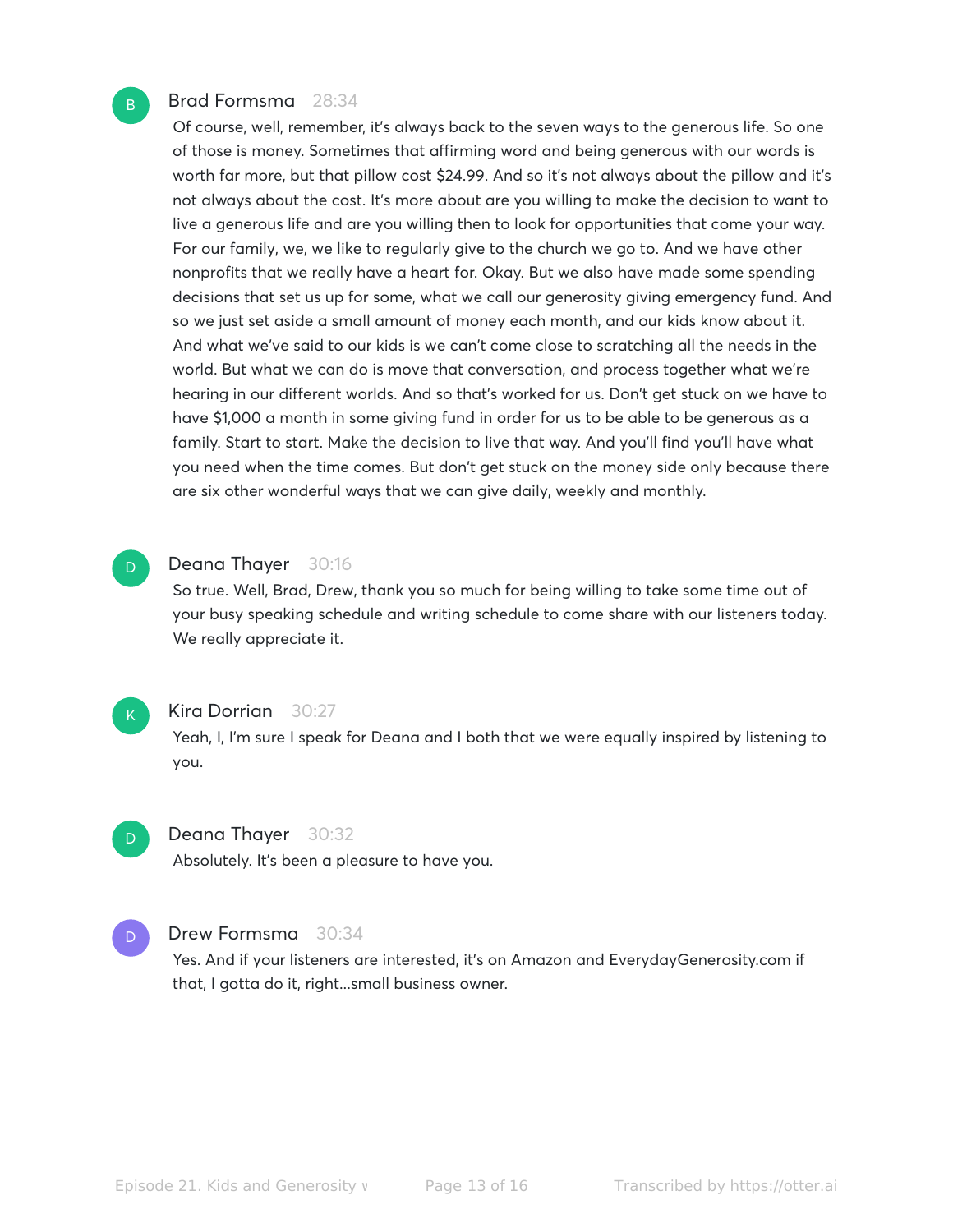

#### Kira Dorrian 30:44

Oh, yes, this this is the last part. So give us your, give us your websites. Give us your handles. How can people find you? How do they buy the bood? Like, tell us everything?

#### Drew Formsma 30:54 D

Yeah, so amazon.com just type in Everyday Generosity. And then we also have a website everydaygenerosity.com that will give you more information on how you can buy one for, one for your whole family, your whole life group, your whole whoever in your life that, you would love this. And this can be a perfect way to involve your family, your whole family in this generous life. And then my dad here.

#### Brad Formsma 31:18 B

And then I'd also say that a great resource for families is ilikegiving.com, we have 18 short giving stories on film. They've been viewed over 100 million times around the globe, super well done. Generosity from all different perspectives are great to watch with your family three, four or five minutes long. Watch one of those and discuss it. You will be blown away by how you hear different perspectives from different ages and people in your family. So that's also at ilikegiving.com.

## Deana Thayer 31:56

Great, thank you for all of those resources. So our listeners now know how to find you and get connected up with some more great giving stories. We really appreciate that.

B

D

#### Brad Formsma 32:04

Thank you for having us on today.



## Kira Dorrian 32:06

Thank you and I look forward to hopefully hearing you you guys speak sometime and definitely let us know when the next book comes out, please.

#### Brad Formsma 32:13 B

Absolutely. Well, you know what our biggest way that we get connected is people hear us talk or we do a podcast and then they say, hey, you should be at this conference. You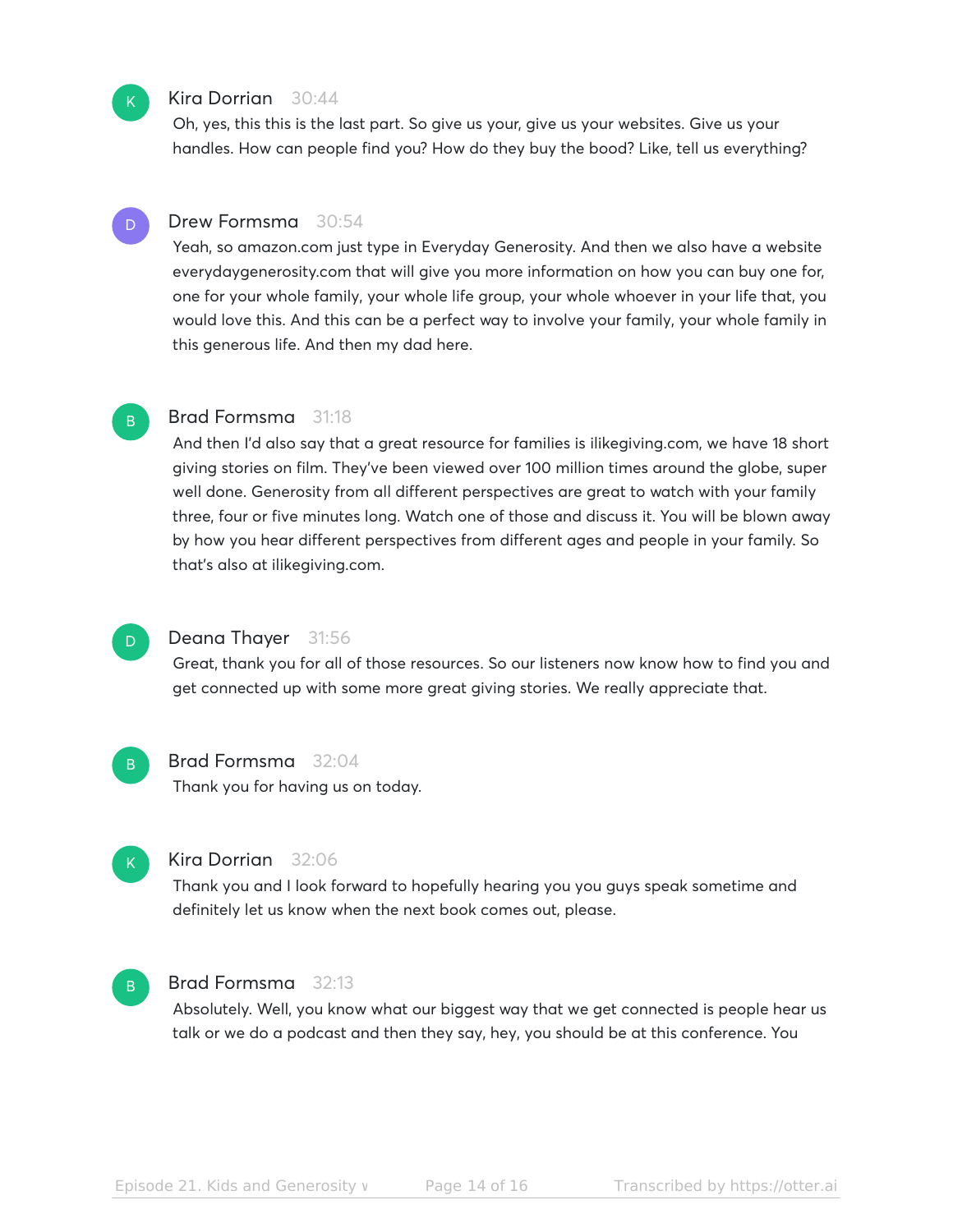should be here. You should be there. So let us know.

Kira Dorrian 32:26 Awesome. Thank you guys.

Deana Thayer 32:29 Well, Kira, what do you think?

# Kira Dorrian 32:30

Oh, I love them. I love them. And I'm not gonna lie. I was a little apprehensive about having, you know, like, a purely faith based product that we were going to be talking about and you know, people that kind of really just come from that angle because you and I are so nicely balanced. But I just loved everything they had to say. I thought they just were so inspiring. And I, and I felt like there are some things we do in our home already. Like I love to go through like Starbucks drive thru and pay for the person behind me. My kids love that. But it just got my brain thinking about all these different little ways that I can involve the kids. I loved what Brad said about, you know, just kind of looking for opportunities together as a family, allowing them to instead of like, I'm going to give this way, waiting for the opportunity to present itself. And maybe having your kids say, hey, this is one way we can use our generosity money. Let's do it that way. I just love that.

# D

 $\mathsf{K}_{\scriptscriptstyle{+}}$ 

D

 $\mathsf{K}_{\scriptscriptstyle{+}}$ 

#### Deana Thayer 33:21

Yes. And the multiple ways are so great too for people. I love that you talked about this budget idea, but how perfect that it doesn't have to be about money. It can be being generous in other ways and with our time and attention, and that's just great. And they have such a great dynamic too. I mean, they're, their energy is great together. So that was just super fun. And I hope those of you who are out there and working at this thing called intentional Future Focused Parenting, get to see some of the results there. I mean, did you hear Drew? That is a young man there, that's not a kid. And I think that's a testimony in itself of what this can produce. When you're really parenting with the long game in mind. And I do have a quote today. Love this one, it's good old Winston Churchill, and so applicable to what we just talked about, and this quote says, we make a living by what we get, but we make a life by what we give.